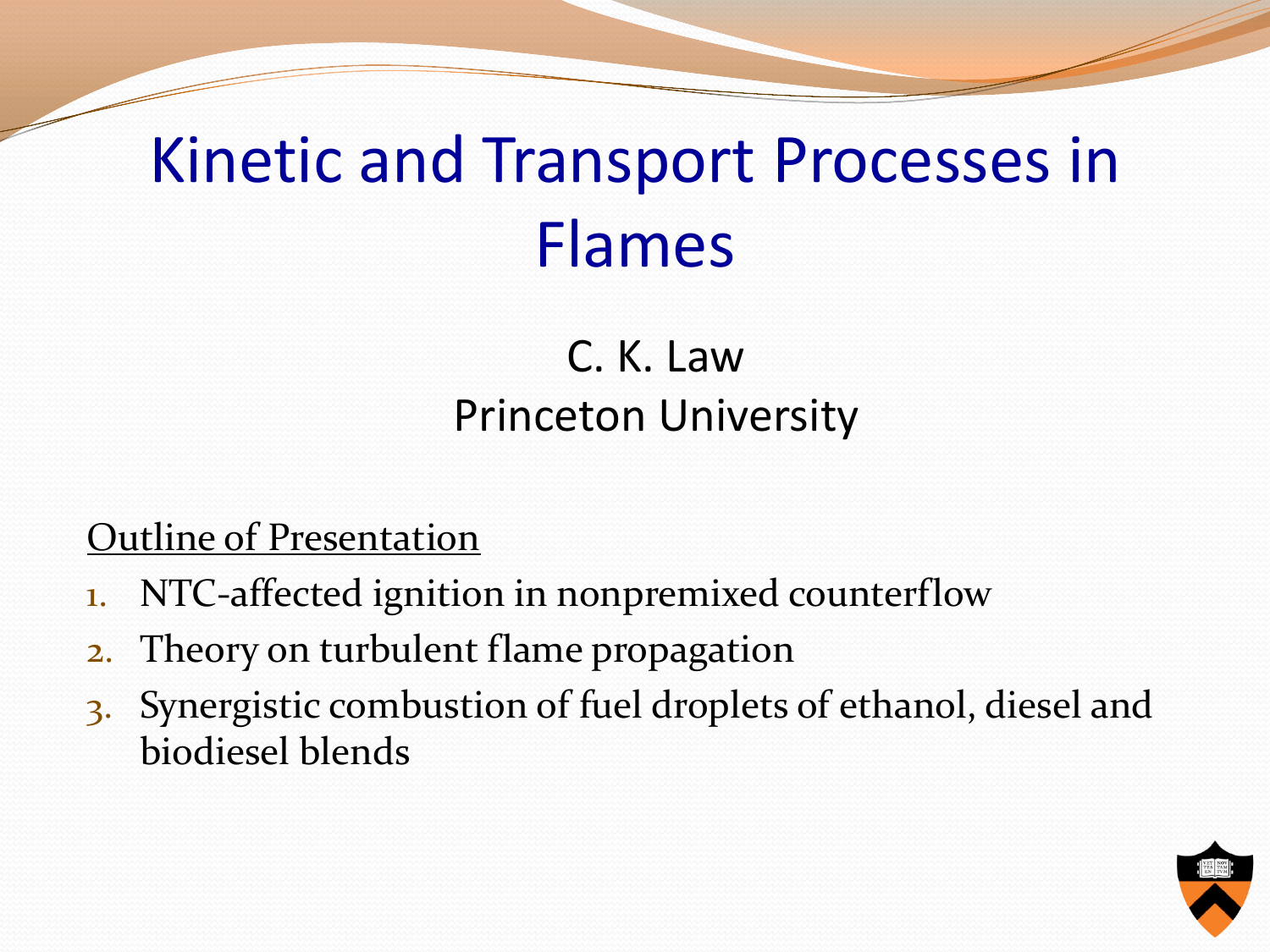NTC-Affected Ignition in Nonpremixed Counterflow

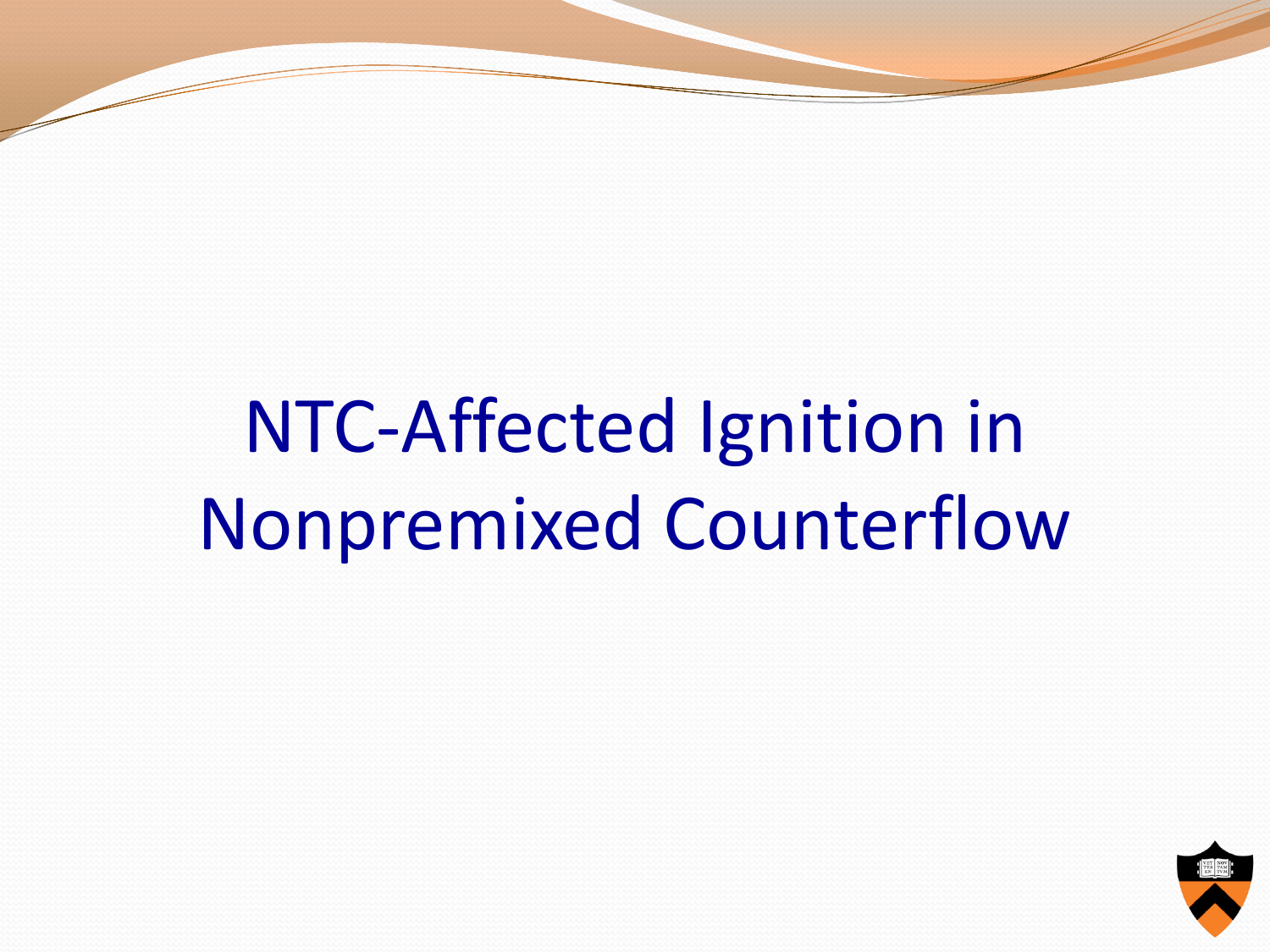### **Motivation**

- NTC behavior:
	- Extensively observed in homogeneous systems
	- Inferred from detailed computational studies of transport-affected inhomogeneous flows
	- Need clear theoretical/experimental manifestation of global ignition & combustion behavior in response to flow straining and nonuniformity (e.g. counterflow)
- Search and identify NTC behavior for nonpremixed counterflow at:
	- low strain rates
	- high pressures



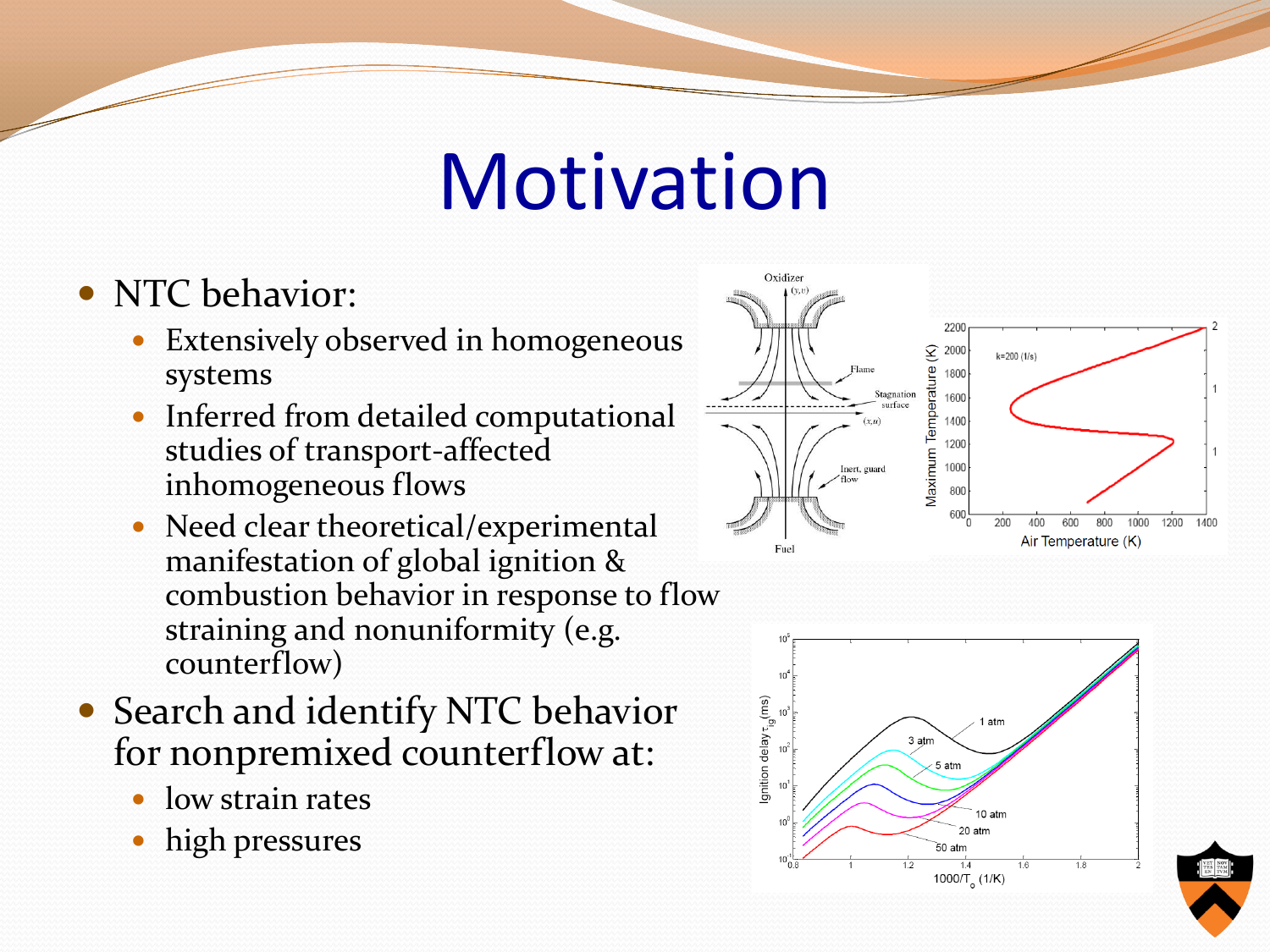# System Specifications

- Nonpremixed diluted n-heptane against heated air
- LLNL detailed mechanism of 561 species and 2539 reactions reduced to a skeletal mechanism of 88 species and 387 reactions using directed relation graph (DRG).
- Qualitatively similar results also obtained for DME

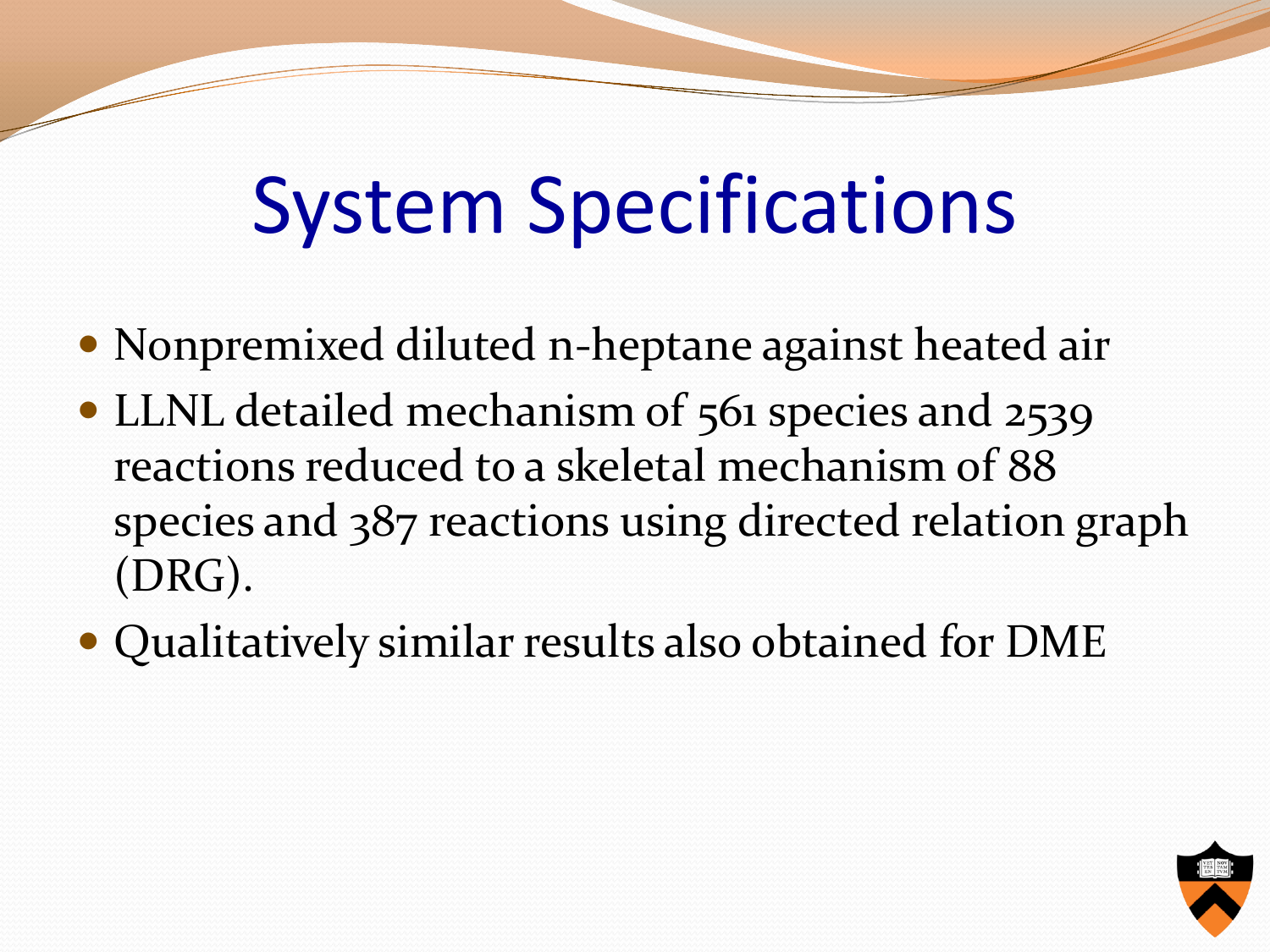## NTC Response Observed at Low Strain Rates (1 atm)

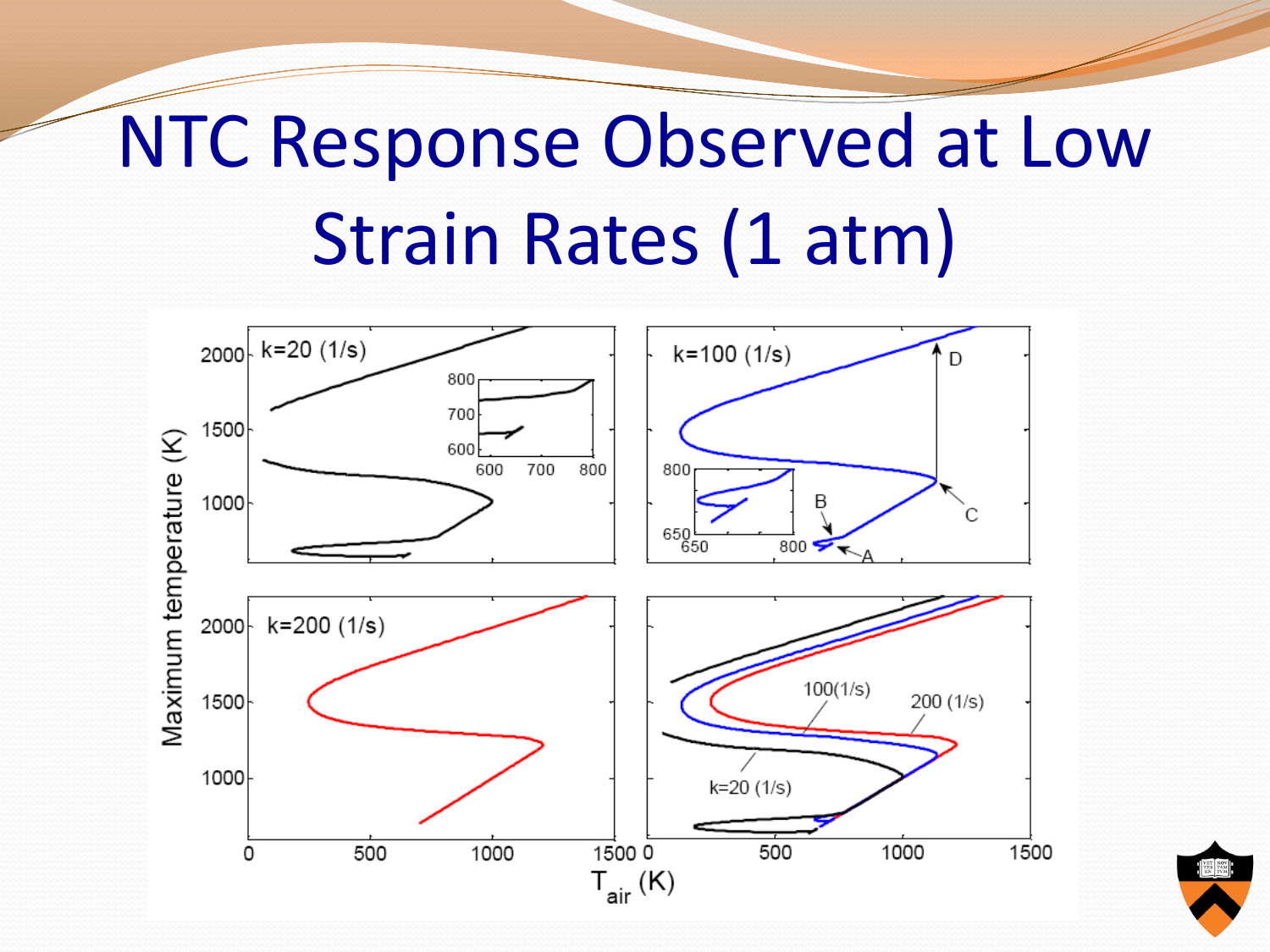## Prominent NTC Response at Elevated Pressures (100/s)



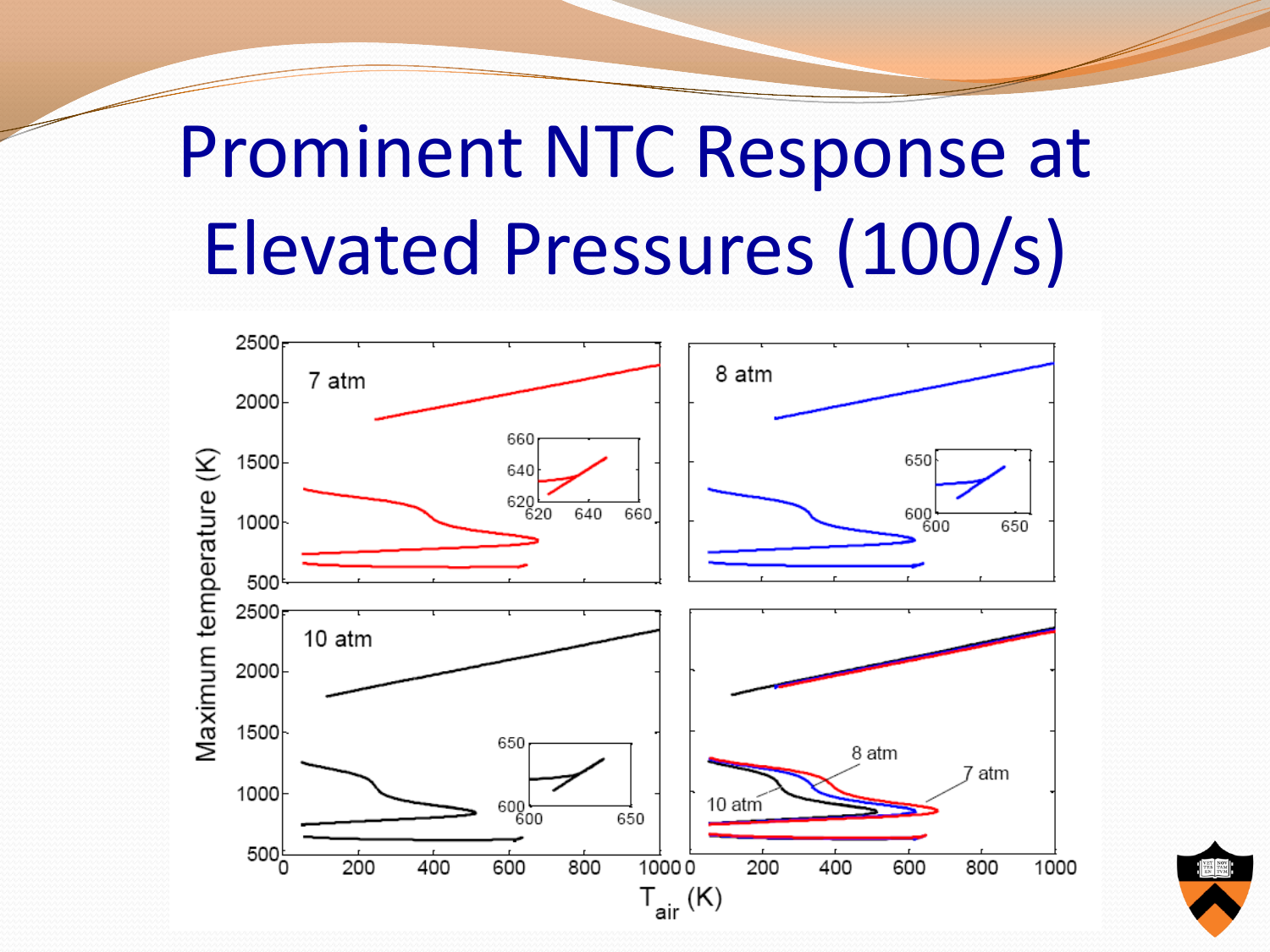#### Essential Role of Heat Release

• Both primary and secondary turning points are eliminated by suppressing heat release



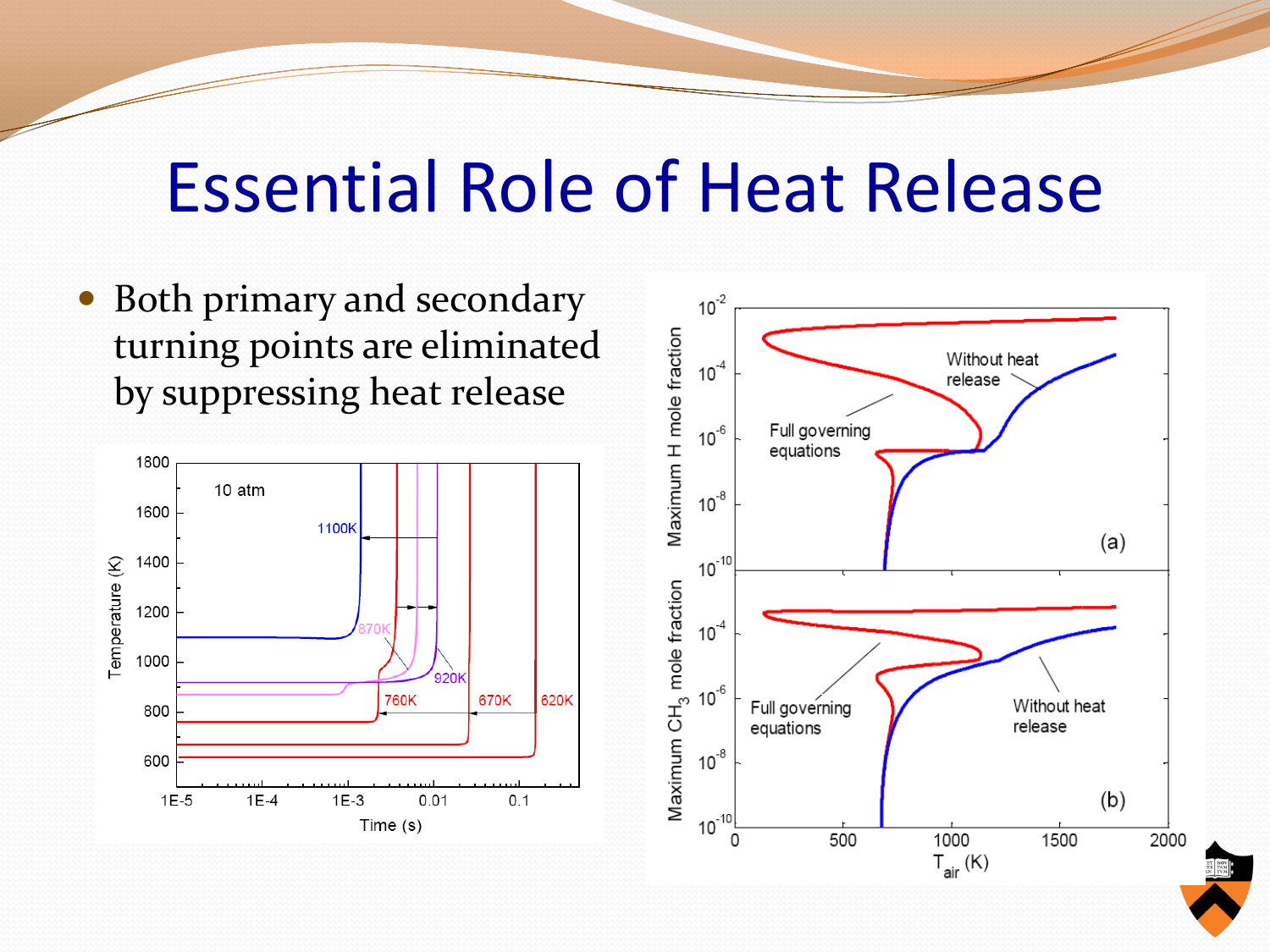#### Summary of NTC-Affected Behavior

- NTC behavior manifested for flows at low strain rates and/or elevated pressures
- NTC response constitutes a separate (weak) flame system, with distinct (secondary) S-curve ignitionextinction states grafted onto the lower branch of the primary S-curve.
- At lower pressures ignition occurs in two stages with increasing temperature
- At sufficiently high pressures ignition occurs in a single, NTC-control stage

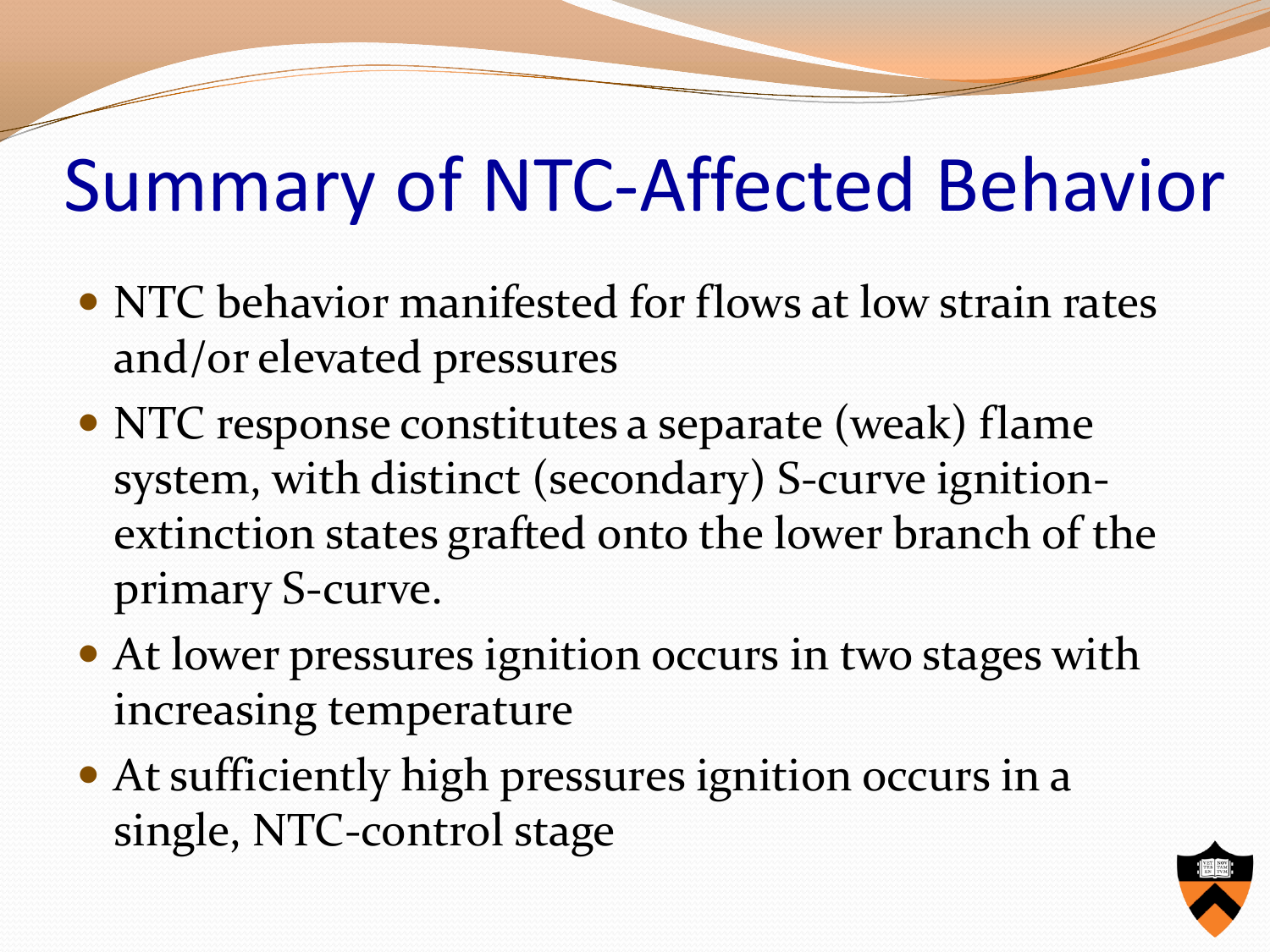# Studies on Turbulent Flame Propagation

- Modification of regime diagram
- Theory of turbulent flame speeds

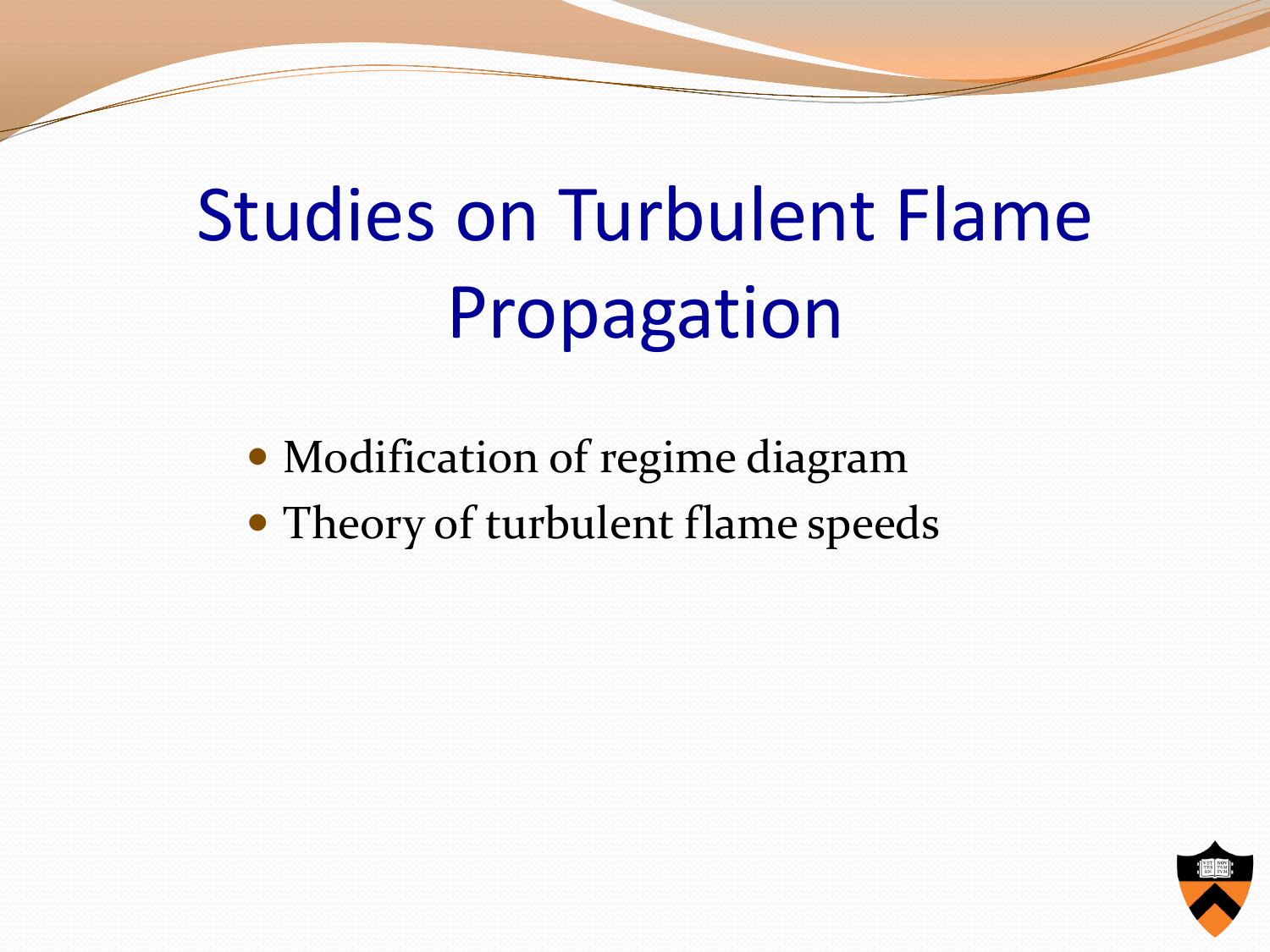# Role of Darrieus-Landau Instability in Turbulent Flame Propagation

- The classical regime diagram does not account for the possible presence of the hydrodynamic (Darrieus-Landau) cells, which increase surface area and hence flame propagation speed.
- DL instability promoted with decreasing flame thickness at elevated pressures
- DL instability and flame wrinkling can be inhibited by
	- Finite flame thickness and structure
	- Finite growth rate, hence depending on turbulence intensity

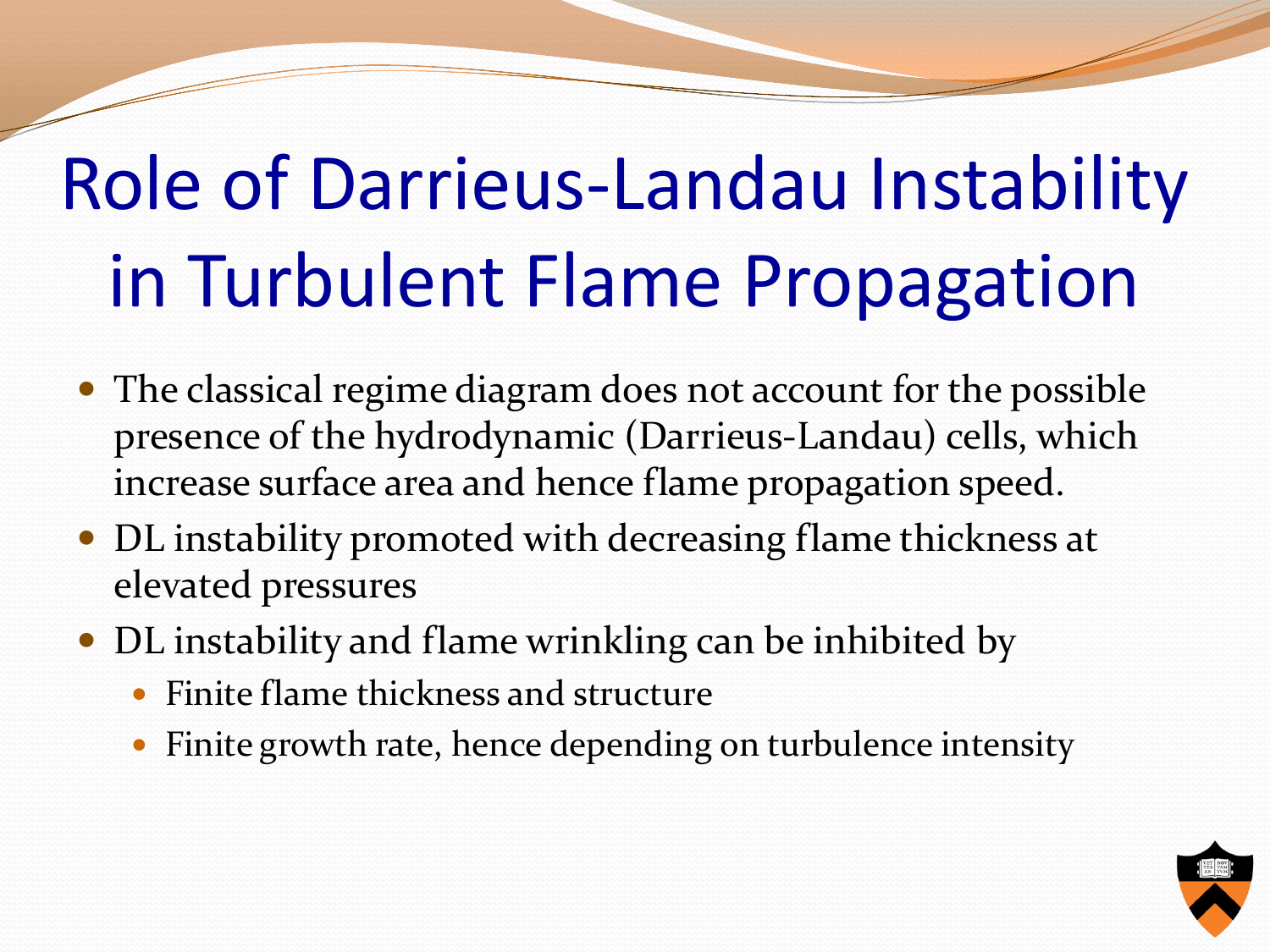#### Modified Regime Diagram

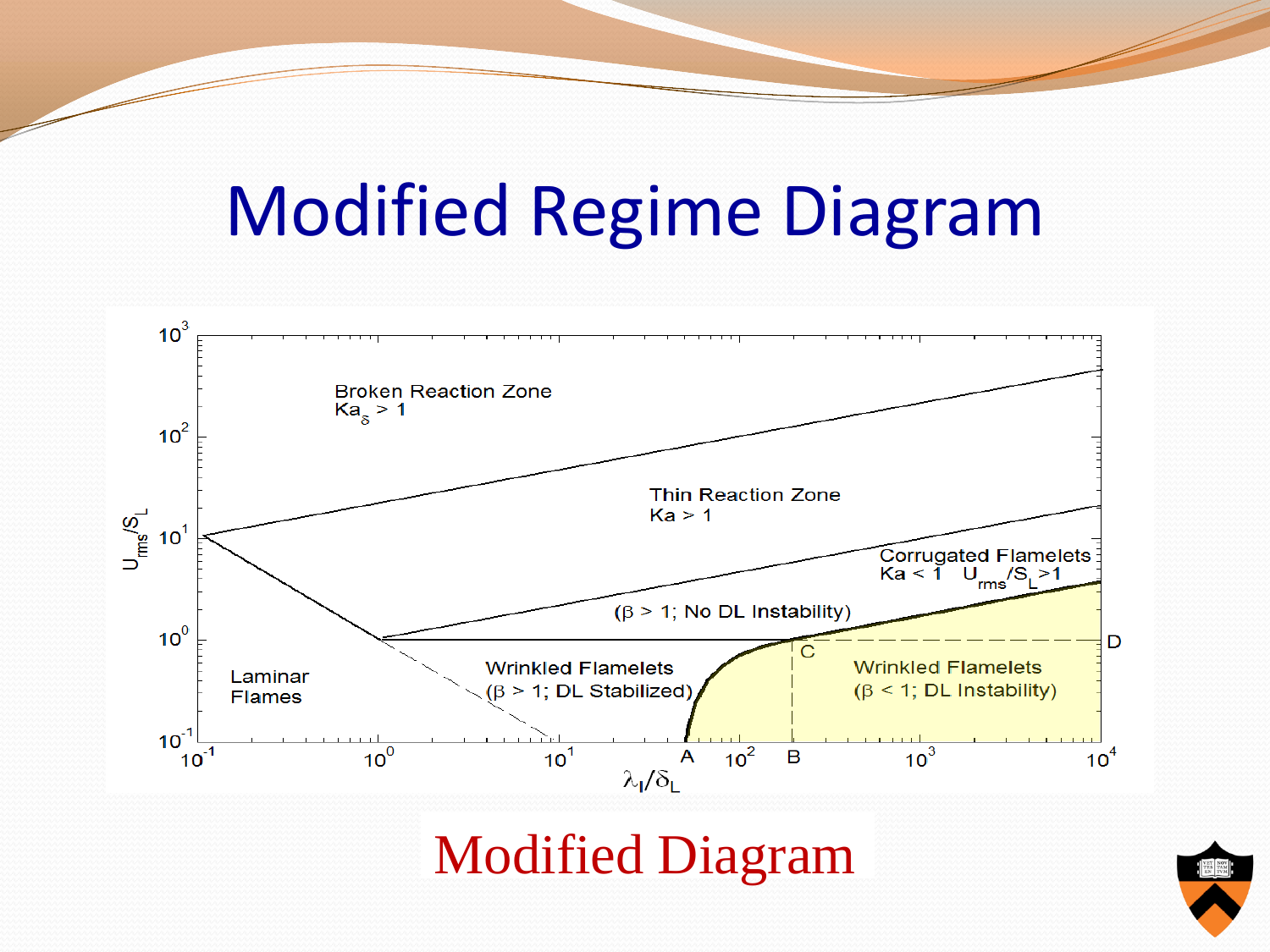### In Search of Relation for Turbulent Flame Speed



#### **Experiments**

**{Abdel-Gayed et al., PRSL A, 1987; Aldredge et al., C&F, 1998; Kobayashi et al., PCI, 1998; 2000; 2002, Gulder C&F 2000}**

#### **Theories/models**

**{Clavin&Williams, JFM, 1979; Anand and Pope, PCI 1987 Yakhot, CST, 1988; Kerstein & Ashurst, PRL, 1992; Pocheau, PRE, 1994, Peters, JFM, 1999}**

 $\mathbb{R}$  It is of interest to seek a relation for the turbulent flame speed  $S_T$ in terms of turbulence and laminar flame parameters, like:  $S_T$  /  $S_L$  = *f* ( $U_{rms}$ / $S_L$ ; $\lambda$ / $\delta_L$ )

 $\parallel$  Previous theories do not account for effects due to flame structure and instability.

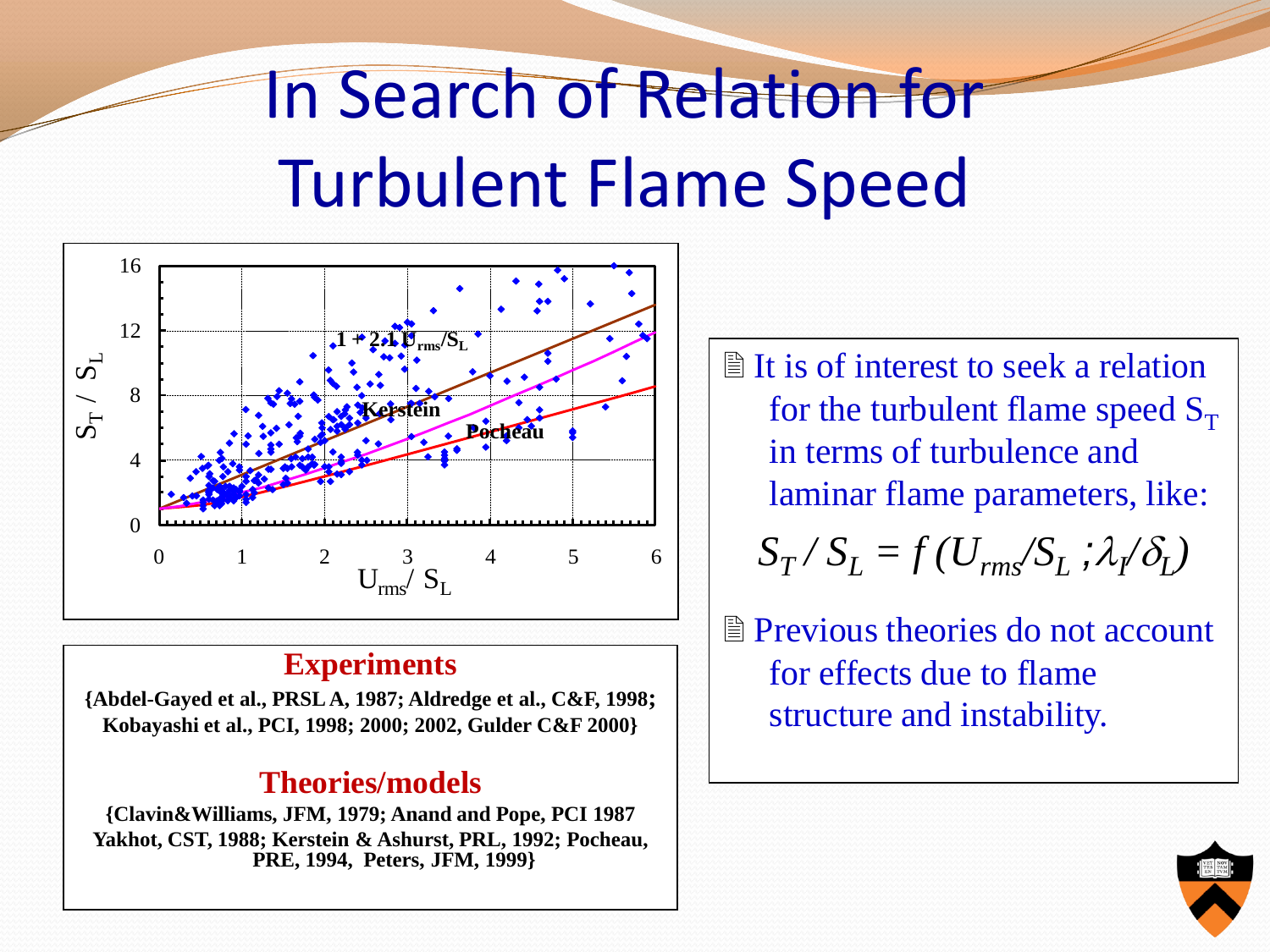### Elements of Formulation

- Effective cutoff such that effective DL flame speed effect could be superimposed on turbulent flame speed  $(S_{T,0})$  obtained for no instability
- *ST,0/S<sup>L</sup>* from spectral closure of G equation
- Main contribution of  $S_{T,o}/S_L$  comes from intermediate scales

• Simplifying: 
$$
\left(\frac{S_{T,0}}{S_L}\right)^2 \sim \left(\frac{U_{rms}}{S_L}\right)\left(\frac{\lambda_I}{\delta_L}\right)
$$

Nonlinearity is inherent that causes bending

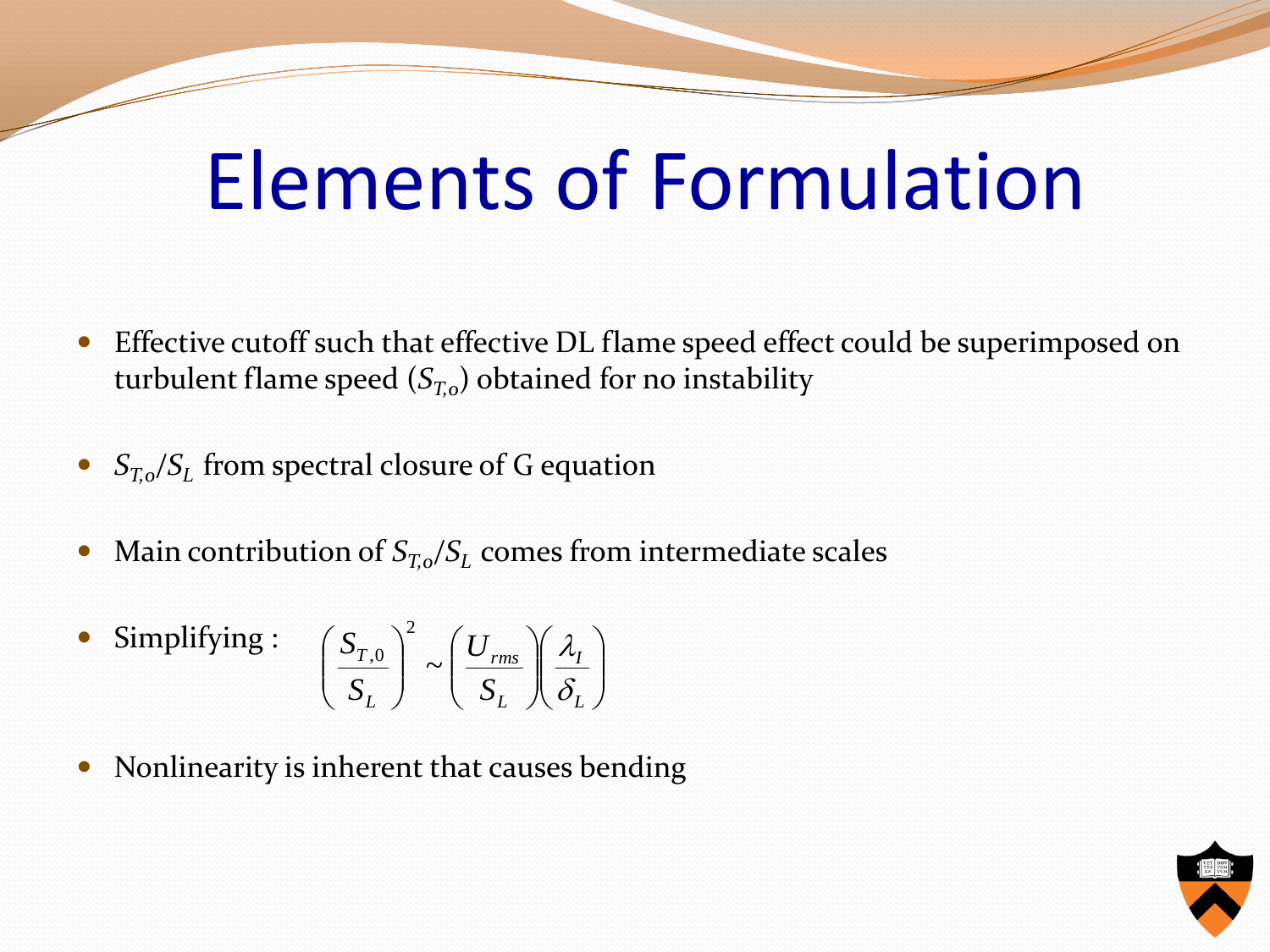# Synergistic Combustion of Droplets of Ethanol, Diesel and biodiesel Blends

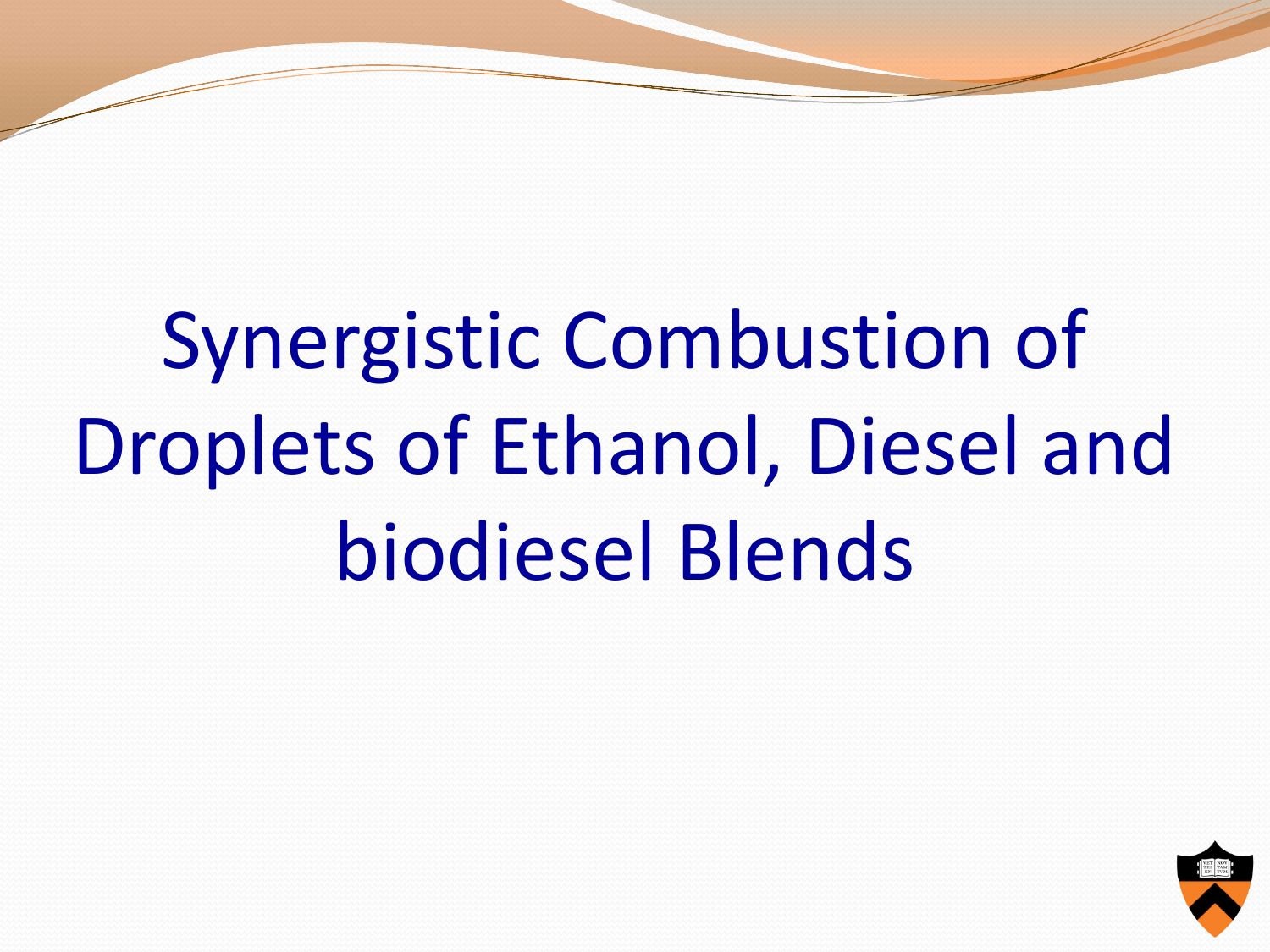# Synergy Through Blending (1/2)

- Diesel is sooty, mostly undesirable but small amount is needed for sealing
- Diesel is still economically favored
- Both ethanol and biodiesel are bio-fuels
- Both ethanol and biodiesel are minimally sooty
- Ethanol is more volatile than diesel, could affect ignition
- Biodiesel is less volatile than diesel, could affect atomization and mixture homogeneity

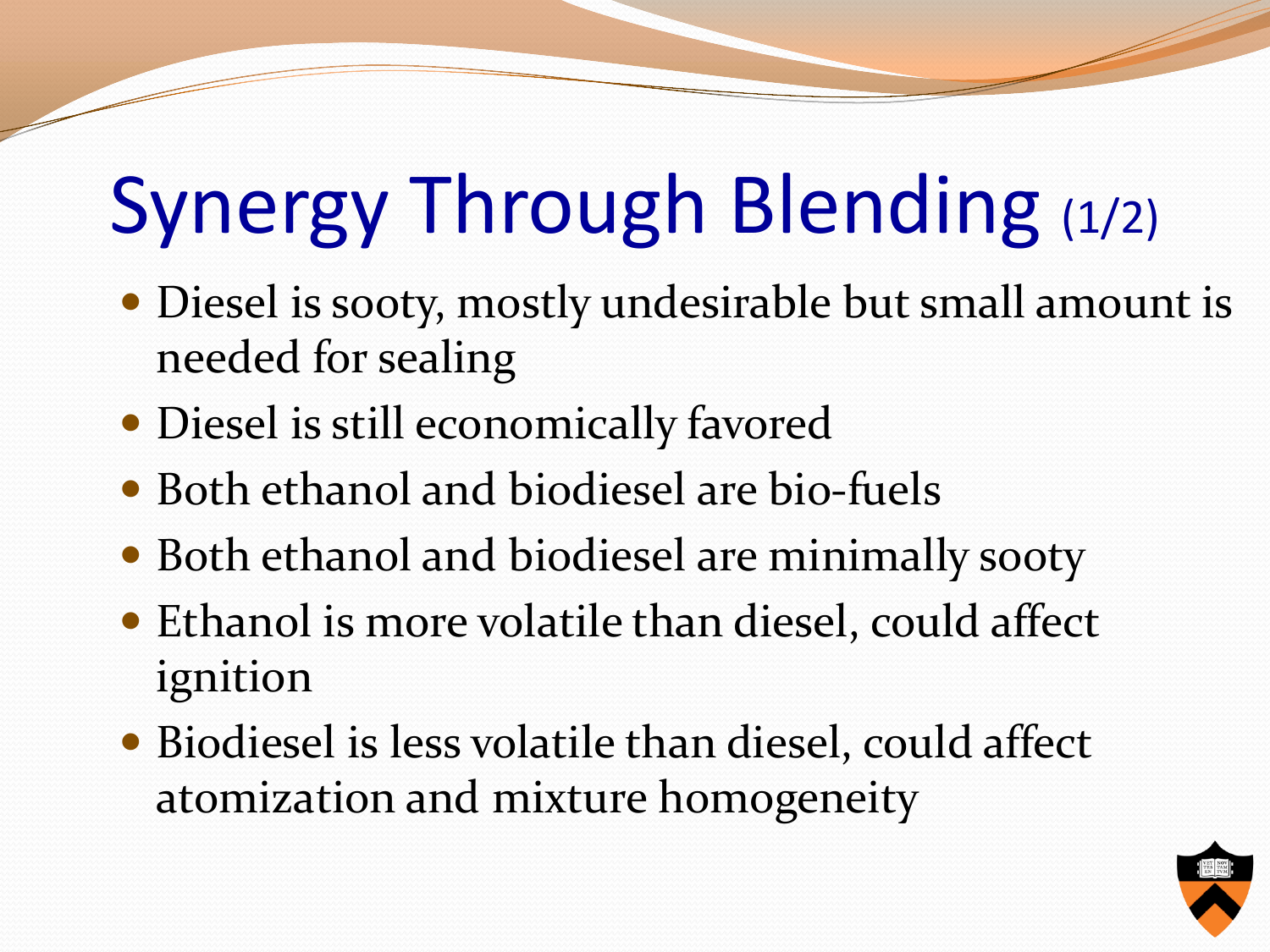# Synergy through Blending (2/2)

- Droplet gasification sequence affected by
	- Volatility differentials
	- Liquid-phase diffusional trapping
- Consequences: Gasification sequence largely controlled by volatility differentials (ethanol  $\rightarrow$  diesel  $\rightarrow$  biodiesel), but with some volatiles trapped by diffusional resistance
- Mixing strategy
	- Sequential gasification reduces soot formation from the early and latter parts of droplet life time from ethanol and biodiesel gasification
	- Trapping of ethanol in high-boiling-point biodiesel initiates internal homogeneous nucleation, causing instant droplet explosion and hence facilitating gasification

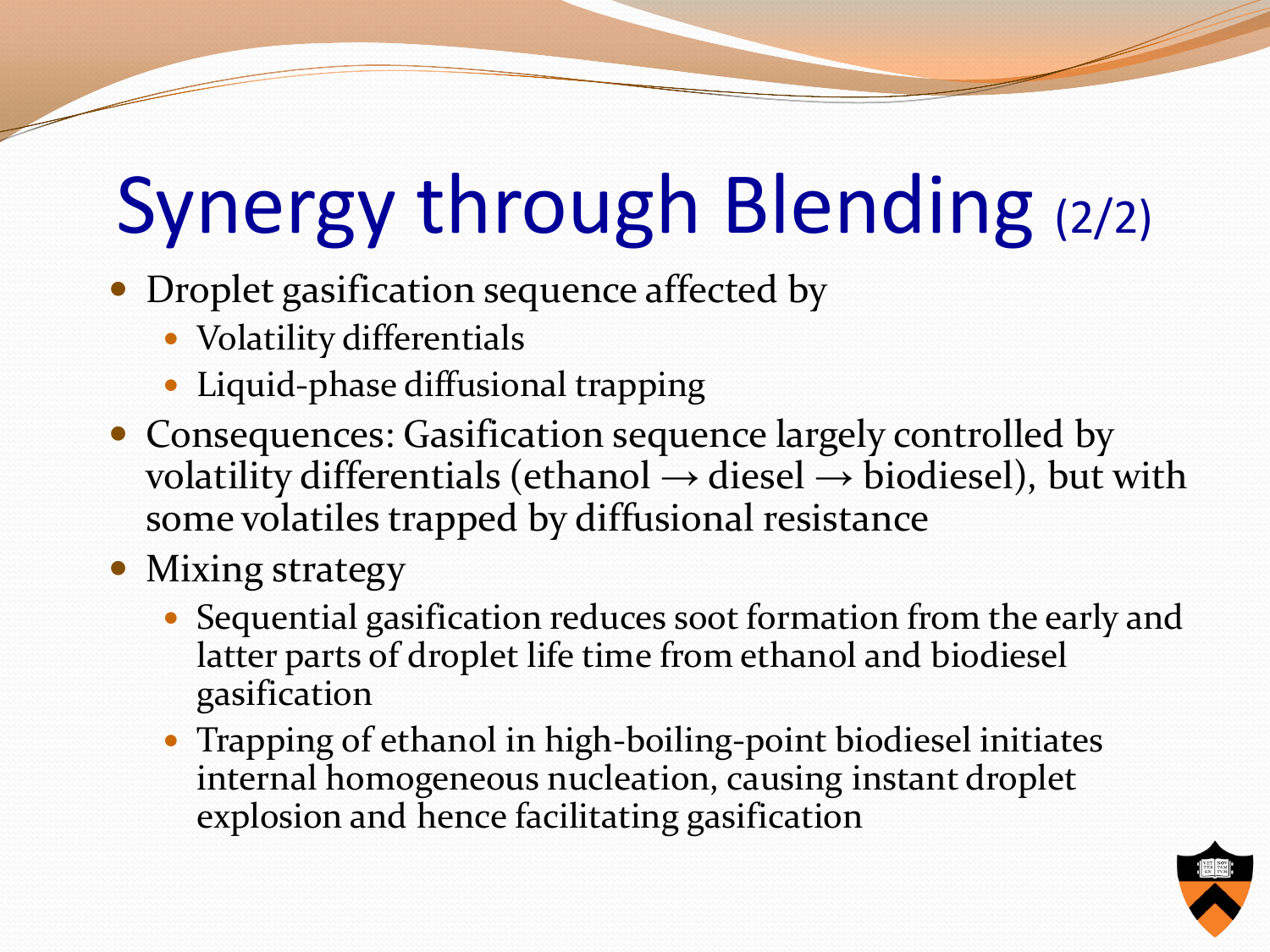# Images of Flame Streaks of Droplet Streams







**Diesel → Ethanol Diesel → Biodiesel Biodiesel → Ethanol**